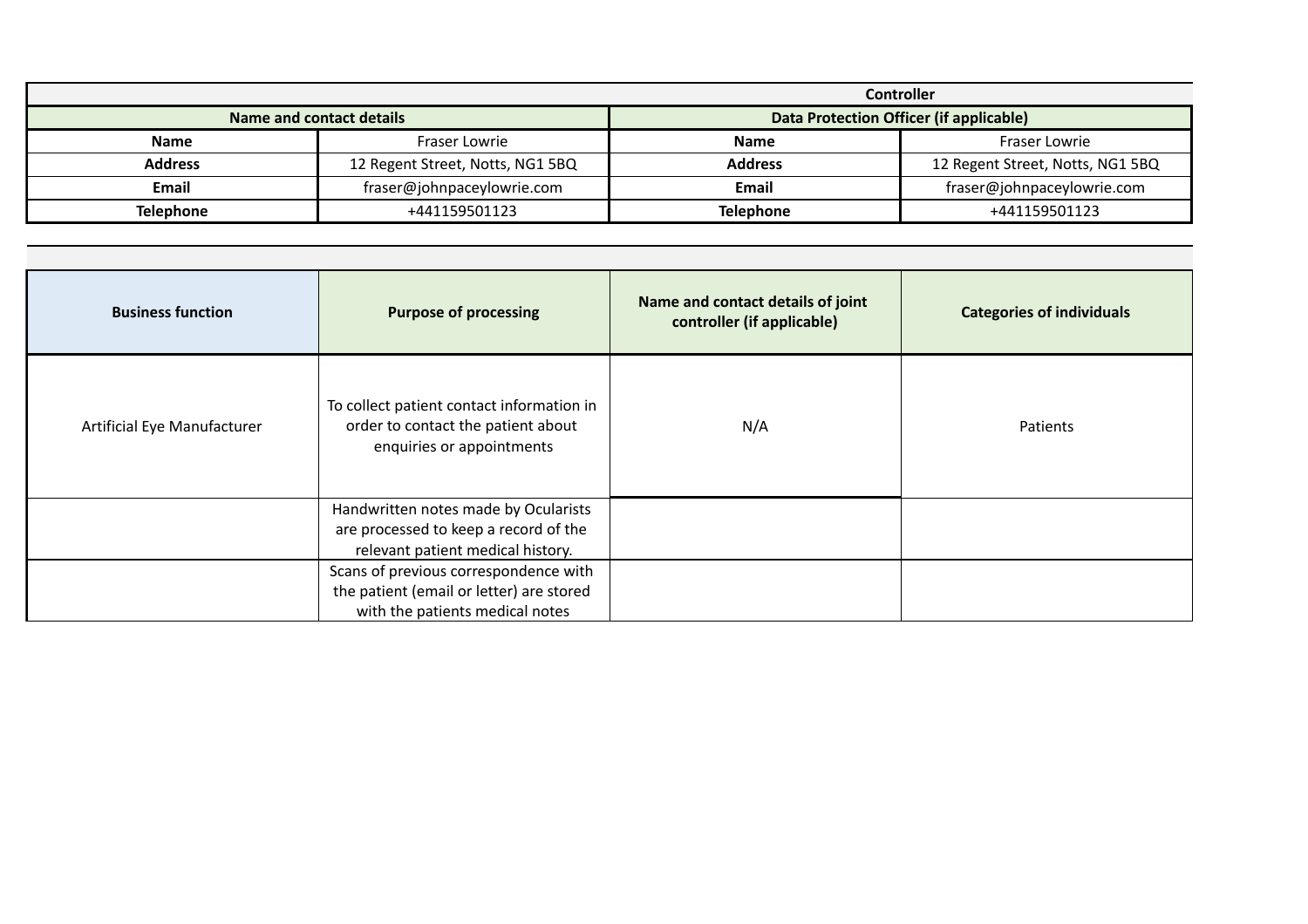| <b>Representative (if applicable)</b> |     |
|---------------------------------------|-----|
| <b>Name</b>                           | N/A |
| <b>Address</b>                        | N/A |
| Email                                 | N/A |
| <b>Telephone</b>                      | N/A |

| <b>Article 30 Record of Processing Activities</b>                                                                                                                                           |                                                                                                                      |                                 |                                                                                                                        |  |  |
|---------------------------------------------------------------------------------------------------------------------------------------------------------------------------------------------|----------------------------------------------------------------------------------------------------------------------|---------------------------------|------------------------------------------------------------------------------------------------------------------------|--|--|
| <b>Categories of personal data</b>                                                                                                                                                          | <b>Categories of recipients</b>                                                                                      | Link to contract with processor | Names of third countries or<br>international organisations that<br>personal data are transferred to (if<br>applicable) |  |  |
| Full Name, Gender, Date of Birth, Primary<br>Address, Secondary Address, Primary<br>Phone Number, Secondary Phone<br>Number, Primiary Email Address,<br>Secondary Email Address, GP Details | John Pacey-Lowrie Ltd. Management and<br>Employees // Valters' Prosthetic Eye<br>Laboratory Management and Employees | N/A (Controller is Processor)   | Valters' Prosthetic Eye Laboratory, Latvia,<br>Lithuania, Estonia, Ukraine, Georgia                                    |  |  |
| Notes are categorised by date                                                                                                                                                               |                                                                                                                      |                                 |                                                                                                                        |  |  |
|                                                                                                                                                                                             |                                                                                                                      |                                 |                                                                                                                        |  |  |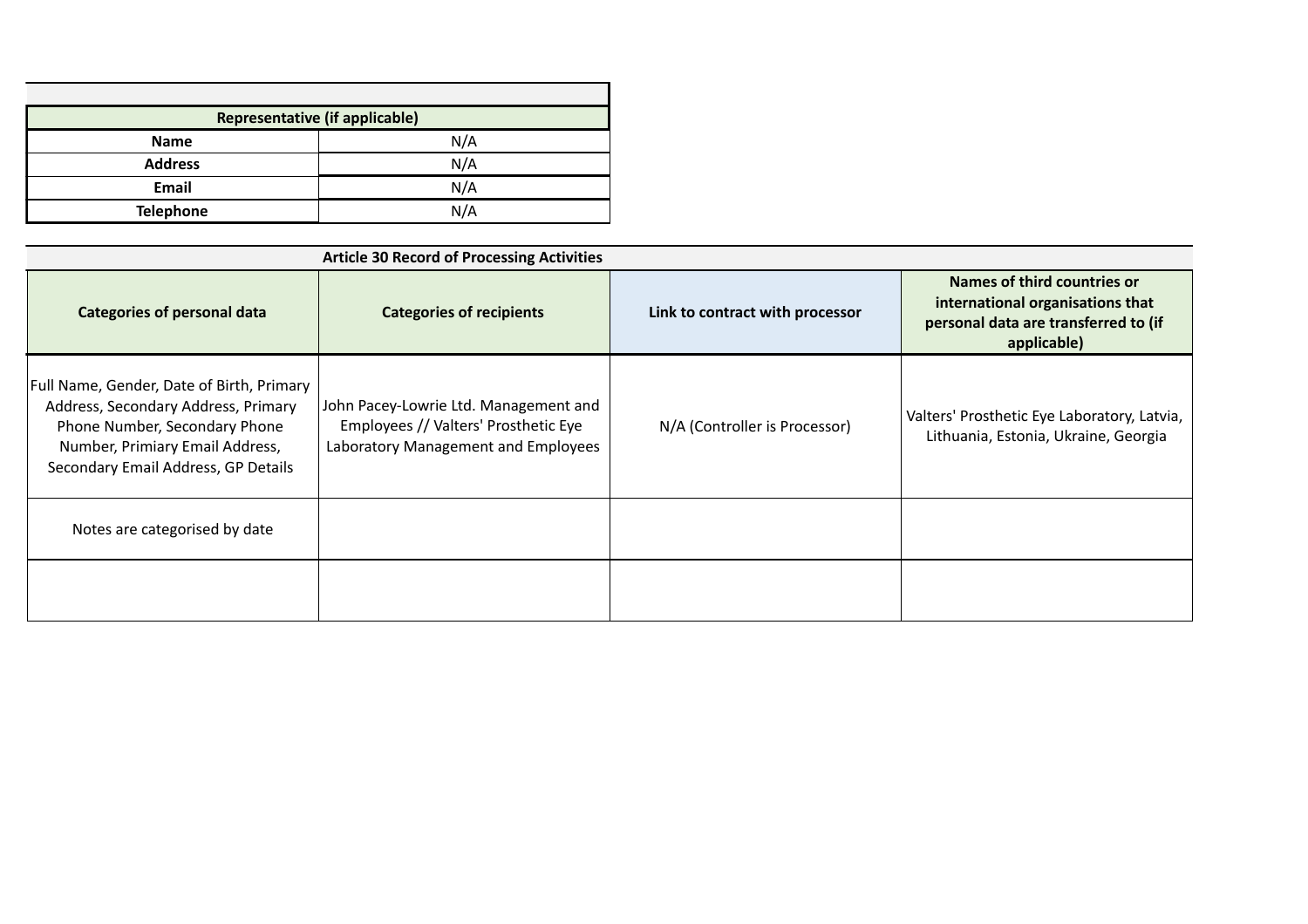| Safeguards for exceptional transfers of $\ $<br><b>General description of technical and</b><br>personal data to third countries or<br>organisational security measures (if<br><b>Retention schedule (if possible)</b><br>international organisations (if<br>personal data<br>possible)<br>applicable)<br>Personal data is digitally secured on<br>Google's encrypted server and is<br>Any exceptional transfers of personal<br>accesible by login and password.<br>data to third countries or international<br>75 Years<br>Personal data is physically secured in<br>Consent<br>organisations must be overseen by<br>locked filing cabinets in the John Pacey-<br>controller.<br>Lowrie Ltd office (12 Regent Street, |                      |                                       |
|-----------------------------------------------------------------------------------------------------------------------------------------------------------------------------------------------------------------------------------------------------------------------------------------------------------------------------------------------------------------------------------------------------------------------------------------------------------------------------------------------------------------------------------------------------------------------------------------------------------------------------------------------------------------------------------------------------------------------|----------------------|---------------------------------------|
|                                                                                                                                                                                                                                                                                                                                                                                                                                                                                                                                                                                                                                                                                                                       |                      | Article 6 lawful basis for processing |
|                                                                                                                                                                                                                                                                                                                                                                                                                                                                                                                                                                                                                                                                                                                       | Nottingham, NG1 5BQ) |                                       |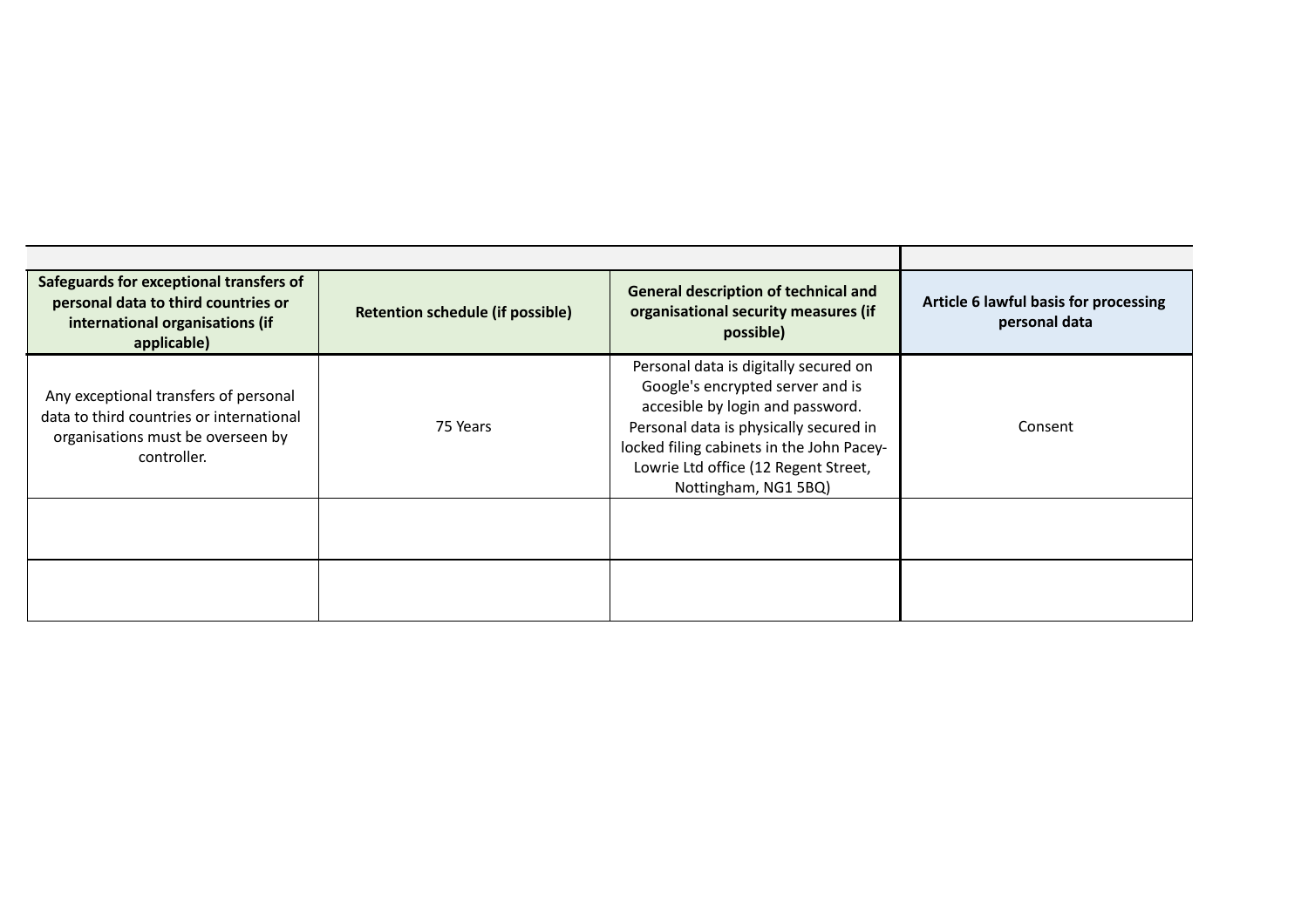|                                                                         | <b>Privacy Notices</b>                                     |                                                                      |                                                                                                                                                                                                                                                                      |
|-------------------------------------------------------------------------|------------------------------------------------------------|----------------------------------------------------------------------|----------------------------------------------------------------------------------------------------------------------------------------------------------------------------------------------------------------------------------------------------------------------|
| Article 9 condition for processing special<br>category data             | Legitimate interests for the processing<br>(if applicable) | Link to record of legitimate interests<br>assessment (if applicable) | <b>Rights available to individuals</b>                                                                                                                                                                                                                               |
| John Pacey-Limited does not collect or<br>process special category data | N/A                                                        | N/A                                                                  | The right to be informed, The right of<br>access, The right to rectification, The<br>right to erasure, The right to restrict<br>processing, The right to data portability,<br>The right to object, Rights in relation to<br>automated decision making and profiling. |
|                                                                         |                                                            |                                                                      |                                                                                                                                                                                                                                                                      |
|                                                                         |                                                            |                                                                      |                                                                                                                                                                                                                                                                      |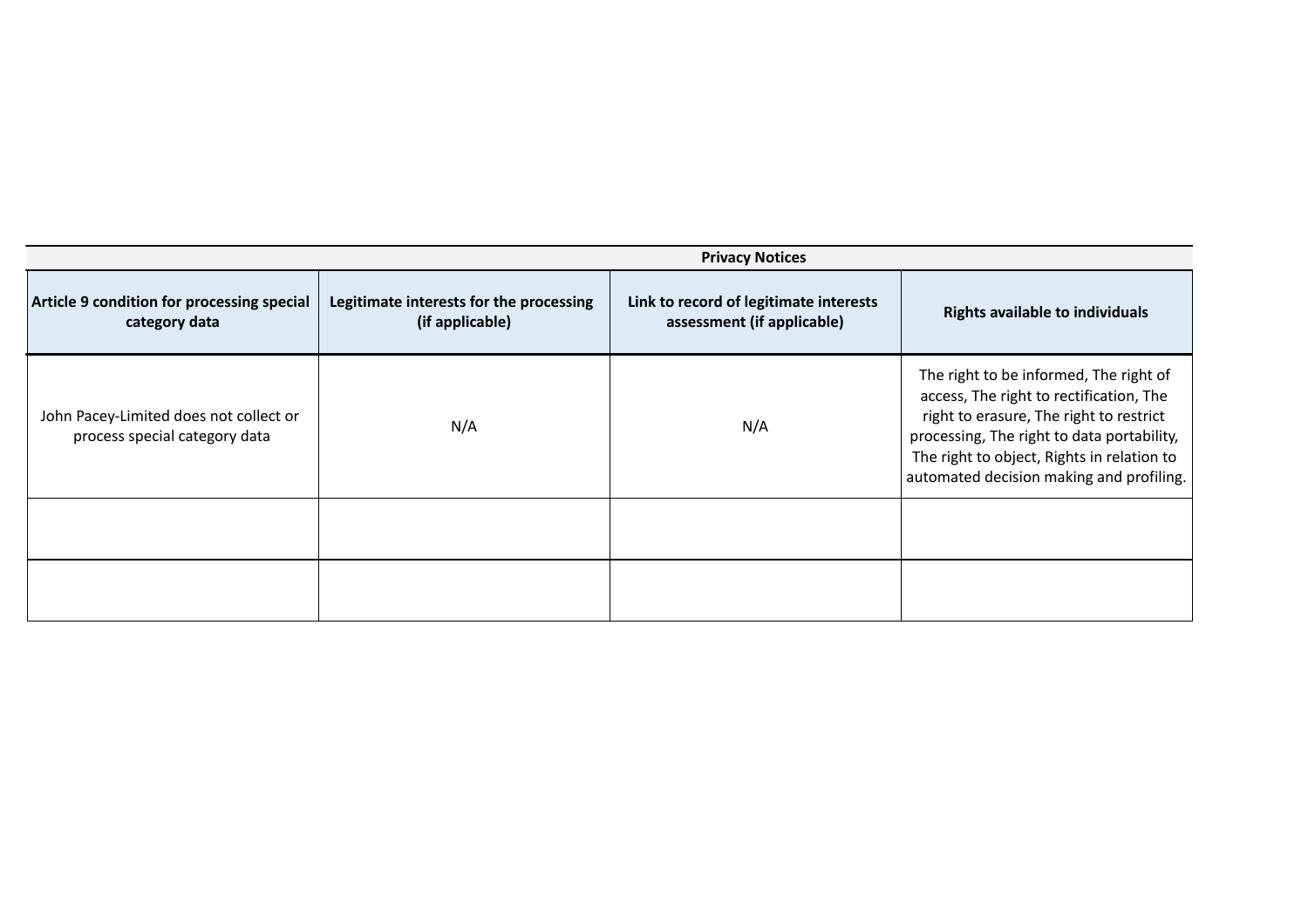|                                                                                          |                                                    | Consent                                     | <b>Access Requests</b>                                                                              |
|------------------------------------------------------------------------------------------|----------------------------------------------------|---------------------------------------------|-----------------------------------------------------------------------------------------------------|
| <b>Existence of automated decision-</b><br>  making, including profiling (if applicable) | The source of the personal data (if<br>applicable) | Link to record of consent                   | Location of personal data                                                                           |
| N/A                                                                                      | N/A                                                | https://www.johnpaceylowrie.<br>com/contact | John Pacey-Lowrie Ltd.'s Contact<br>Database, Filing Cabinets at 12 Regent<br>Street, Notts, NG15BQ |
|                                                                                          |                                                    |                                             |                                                                                                     |
|                                                                                          |                                                    |                                             |                                                                                                     |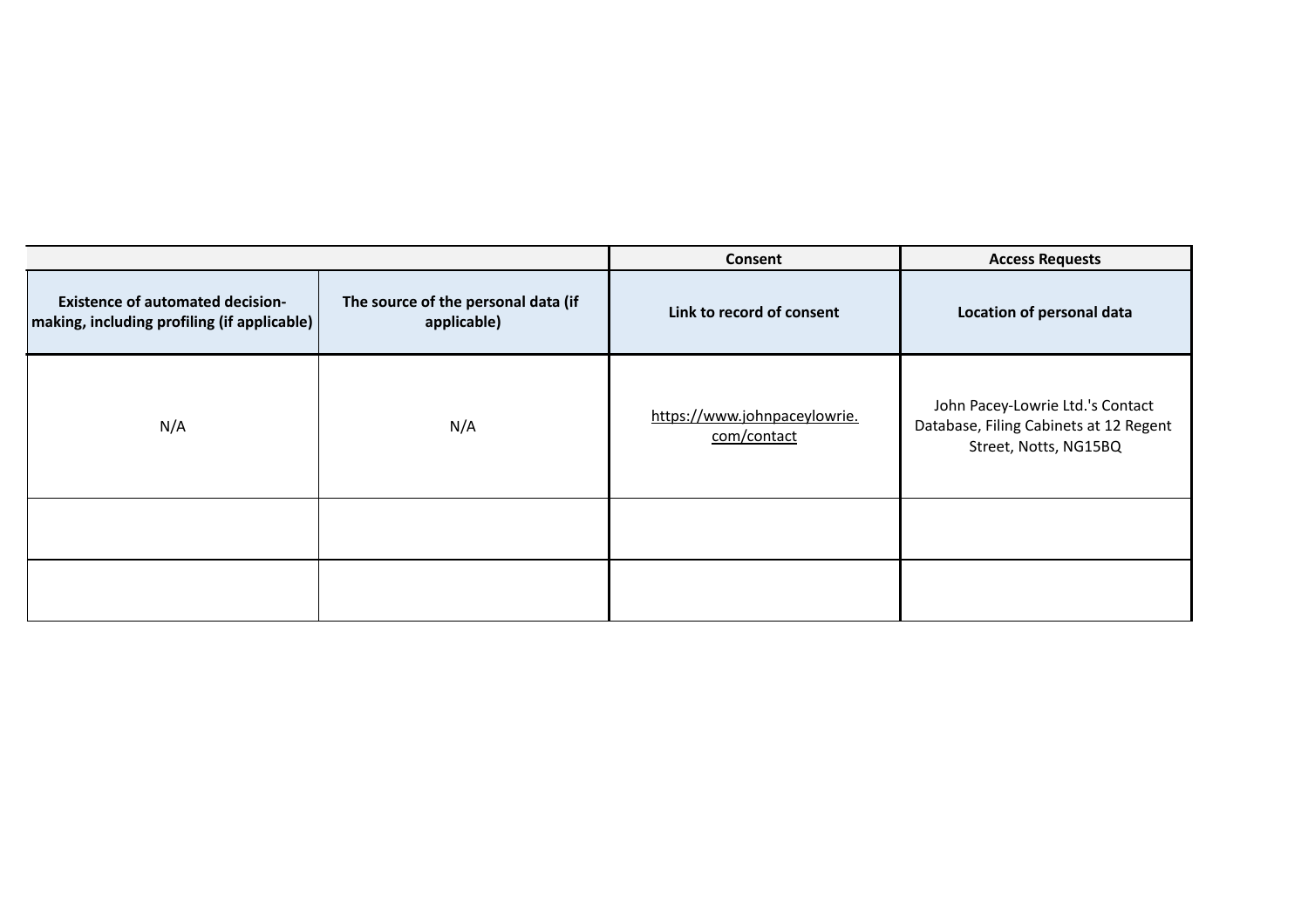| <b>Data Protection Impact Assessments</b>             |                                                      |                                                     | Personal Da                          |
|-------------------------------------------------------|------------------------------------------------------|-----------------------------------------------------|--------------------------------------|
| <b>Data Protection Impact Assessment</b><br>required? | <b>Data Protection Impact Assessment</b><br>progress | <b>Link to Data Protection Impact</b><br>Assessment | Has a personal data breach occurred? |
| No                                                    | N/A                                                  | N/A                                                 | No                                   |
|                                                       |                                                      |                                                     |                                      |
|                                                       |                                                      |                                                     |                                      |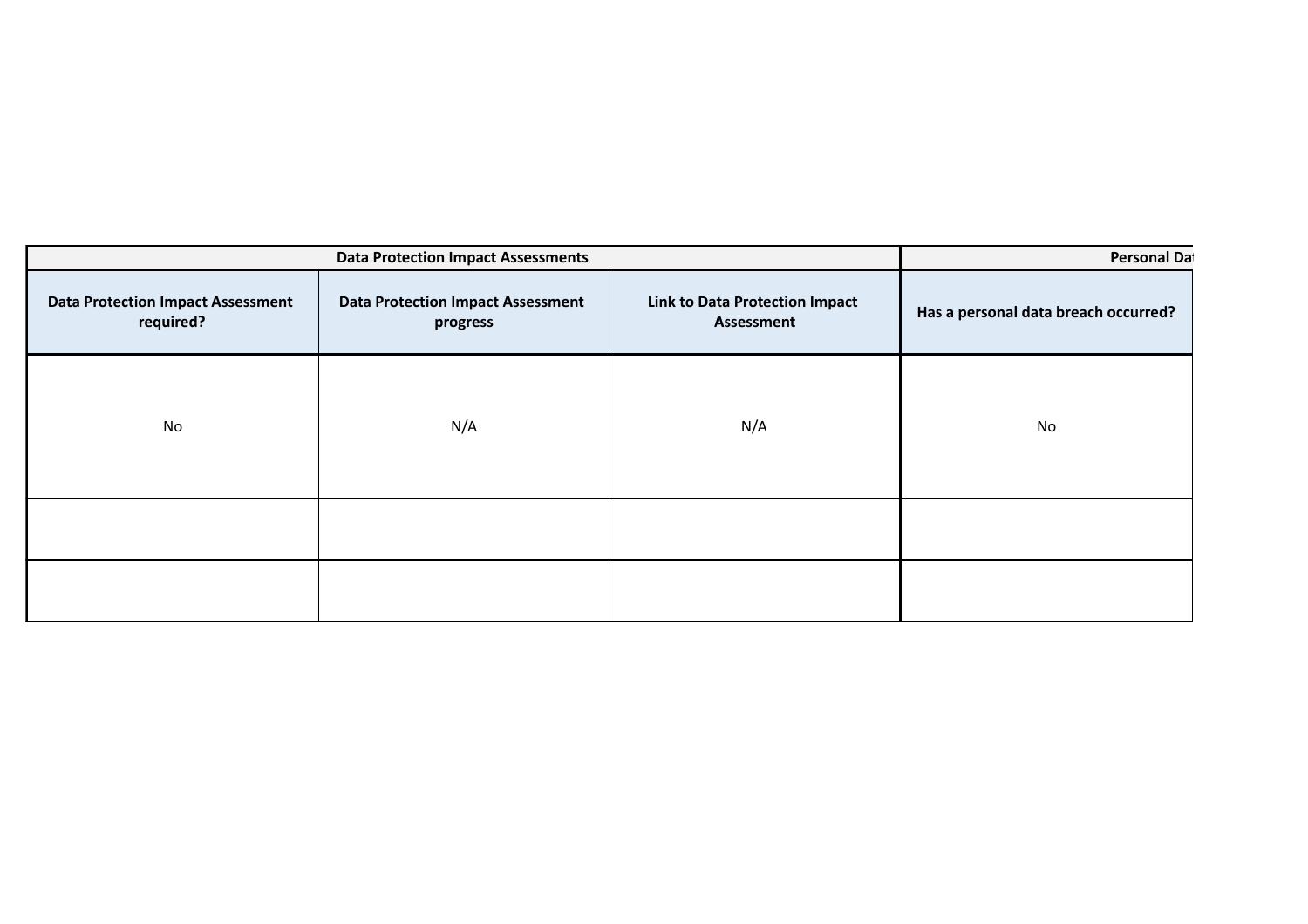| ta Breaches                            | Data Protection Act 2018 - Special Category or Criminal Convicti                                       |                                                      |                                                  |
|----------------------------------------|--------------------------------------------------------------------------------------------------------|------------------------------------------------------|--------------------------------------------------|
| Link to record of personal data breach | Data Protection Act 2018 Schedule 1<br><b>Condition for processing</b>                                 | <b>GDPR Article 6 lawful basis for</b><br>processing | Link to retention and erasure policy<br>document |
| N/A                                    | John Pacey-Lowrie Ltd. does not process<br>Special Category or Criminal Conviction<br>and Offence data | N/A                                                  | N/A                                              |
|                                        |                                                                                                        |                                                      |                                                  |
|                                        |                                                                                                        |                                                      |                                                  |